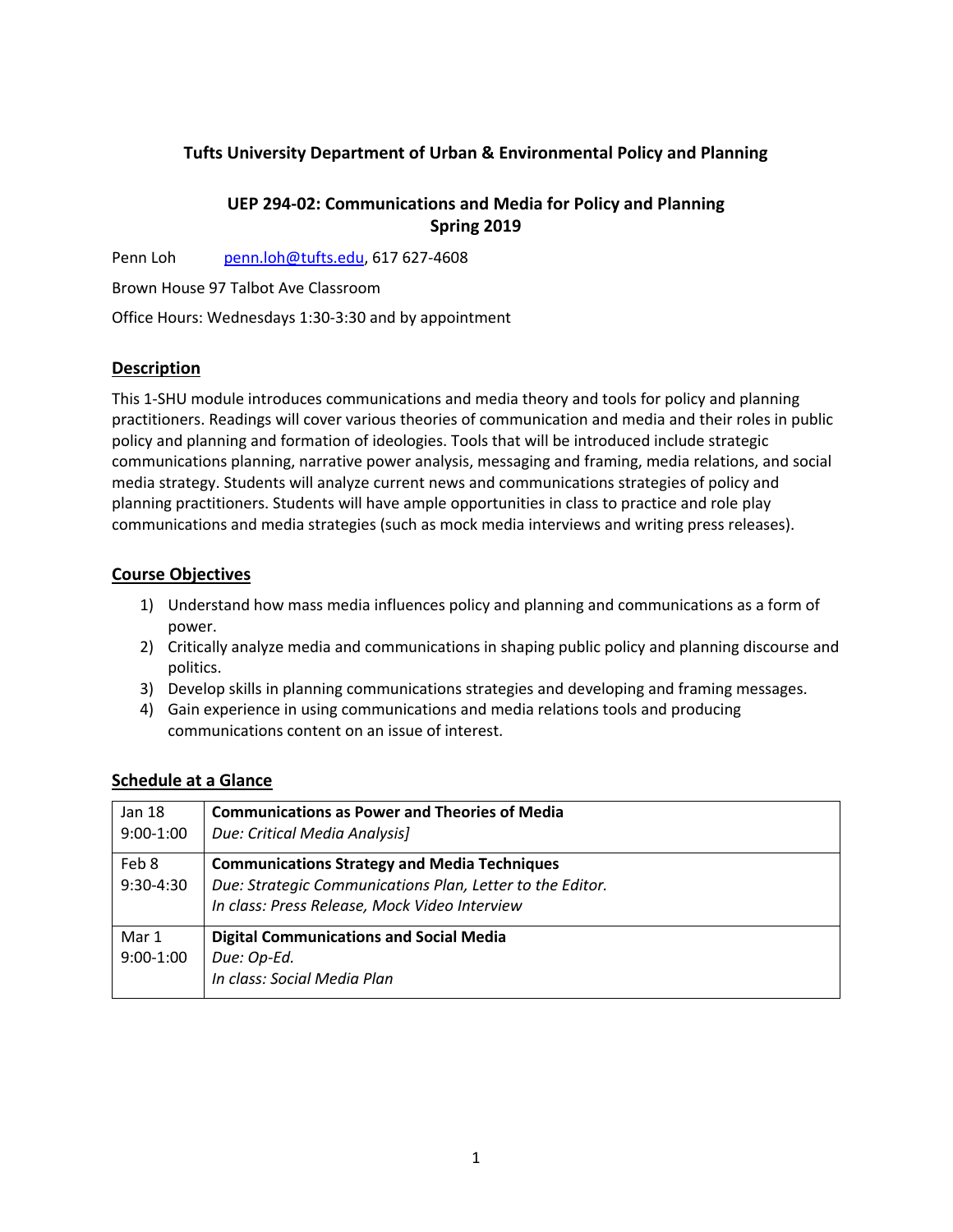# **Course Requirements and Assessment**

# **1. Class Preparation and Participation (20%)**

All students are expected to read and review the required materials before class and to participate fully in class discussions and exercises. There are only 3 sessions and there will be many hands-on exercises during class (assessed as part of the portfolio – see below), so it is very important to be physically and mentally present. Any major in-class exercises missed will need to be done outside of class. Assessment of participation will include presence/absence (15%) and contributing to in-class discussions (5%).

# **2. Blog Portfolio (80%)**

Each student will develop a portfolio on a blog site over the course of the module with analysis and content relating to a current public policy or planning issue that the student is interested in and has a strong opinion on. Topic will be approved by instructor at the first class. Depending on the topic and timeliness, students may also be asked to post elements of their portfolio to UEP's social media channels (Facebook, Twitter, UEP blog, …).

| Week           | <b>Assignment</b>                                                                                                                                                                                                                                                                                                                                                                                                                                                                                                                                                                                                                                                                                                                                                                                                            | $\%$ |
|----------------|------------------------------------------------------------------------------------------------------------------------------------------------------------------------------------------------------------------------------------------------------------------------------------------------------------------------------------------------------------------------------------------------------------------------------------------------------------------------------------------------------------------------------------------------------------------------------------------------------------------------------------------------------------------------------------------------------------------------------------------------------------------------------------------------------------------------------|------|
| $\mathbf{1}$   | Critical analysis of media sources and stories                                                                                                                                                                                                                                                                                                                                                                                                                                                                                                                                                                                                                                                                                                                                                                               | 10%  |
|                | Identify at least 3 varied media sources for your topic, including at least one<br>mainstream corporate news source (ABC, CNN, FOX, etc.) and one<br>independent source (blogs, think tank and advocacy group sites). Strive for<br>a varied range of political views. For each source, review and analyze their<br>coverage of your issue. In a blog post, include links to each of your sources<br>and their specific stories and 2-3 paragraphs describing and critically<br>analyzing their reporting. What are the main viewpoints represented (or<br>not)? Who are their sources of information? What are the assumptions<br>embedded in the stories? Who is their intended audience? Finally, conclude<br>with 2-3 paragraphs comparing your sources and what you think their<br>relative influence is on your issue. |      |
| $\overline{2}$ | <b>Strategic Communications Plan</b>                                                                                                                                                                                                                                                                                                                                                                                                                                                                                                                                                                                                                                                                                                                                                                                         | 15%  |
|                | Following the SPIN Project's planning template, draft your own<br>communications plan for your topic. For this assignment, you need to have<br>your own point of view and take on a stakeholder role. You can play<br>yourself, as a graduate student in UEP, or take on the role as a staffer of a<br>particular organization or agency.                                                                                                                                                                                                                                                                                                                                                                                                                                                                                    |      |
| $\overline{2}$ | Letter to Editor                                                                                                                                                                                                                                                                                                                                                                                                                                                                                                                                                                                                                                                                                                                                                                                                             | 10%  |
|                | Choose one media article to respond to and draft a letter to the editor (200<br>words maximum). You may submit your letter to an actual media<br>publication.                                                                                                                                                                                                                                                                                                                                                                                                                                                                                                                                                                                                                                                                |      |
| 2 in-class     | Press Release                                                                                                                                                                                                                                                                                                                                                                                                                                                                                                                                                                                                                                                                                                                                                                                                                | 10%  |
|                | Draft a mock press release to the media on something noteworthy related<br>to your topic. 1-page maximum.                                                                                                                                                                                                                                                                                                                                                                                                                                                                                                                                                                                                                                                                                                                    |      |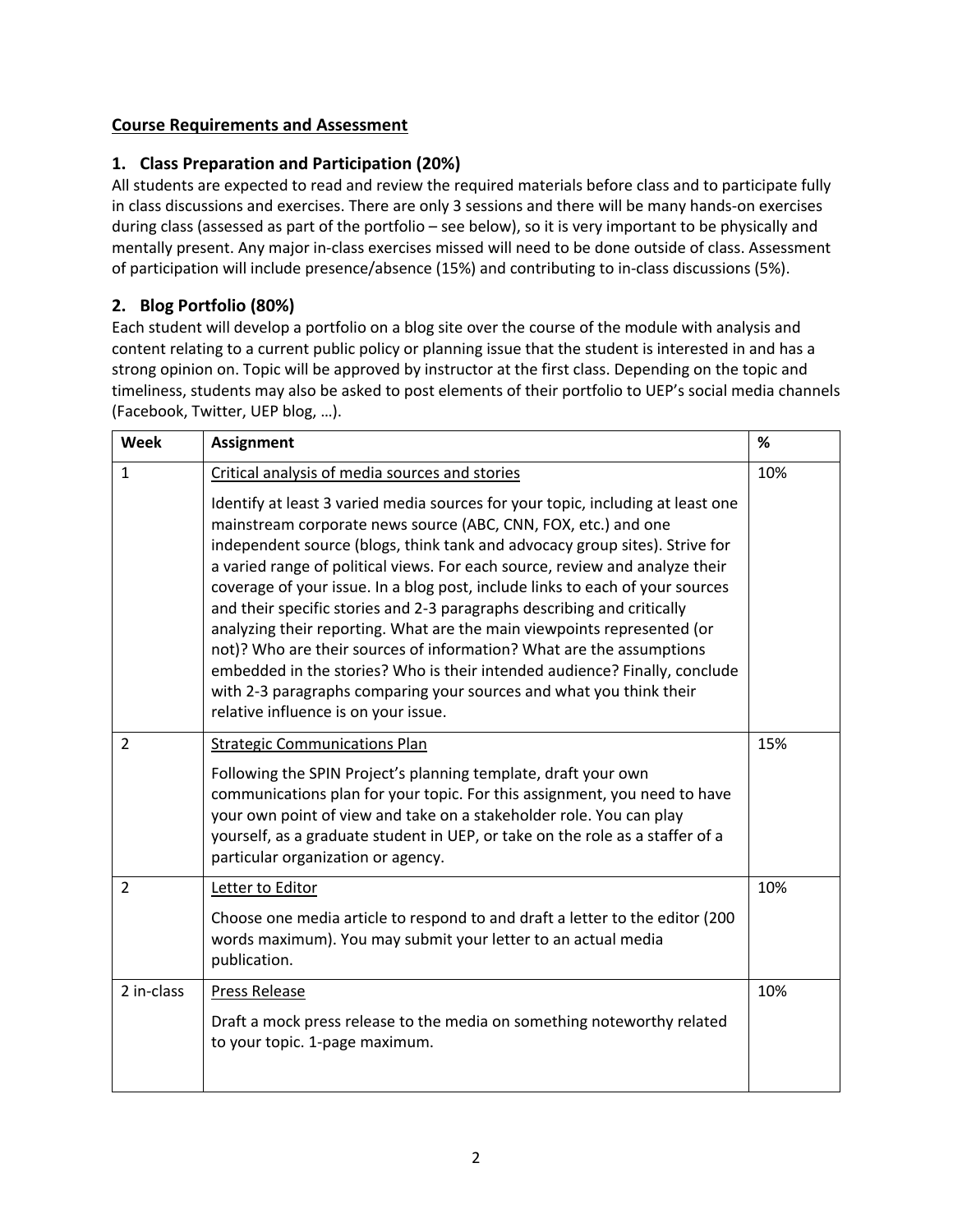| 2 in-class | Mock Video Interview                                                                                                                                                                             | 5%  |
|------------|--------------------------------------------------------------------------------------------------------------------------------------------------------------------------------------------------|-----|
|            | You will be interviewed on video camera for 3-4 minutes, based on your<br>press release. If time allows, students will be interviewed a second time.                                             |     |
| 3          | Op-Ed                                                                                                                                                                                            | 20% |
|            | Write an op-ed on your topic for a newspaper. Do not exceed 700 words.<br>Optional: if your topic is current, you may submit to actual publication<br>and/or the UEP Practical Visionaries blog. |     |
| 3 in-class | Social Media Plan                                                                                                                                                                                | 10% |
|            | Plan for using social media (Facebook, Twitter, ) to achieve your<br>communications goals. If appropriate, include ways to use UEP's social<br>media channels.                                   |     |

## **Schedule**

## **Class 1: Jan 18 Communications as Power and Theories of Media**

Course overview.

Communications as Power. In-class mock media debate over Walmart in Boston. Discuss role and power of media in policy and planning. How is communications a form of power in shaping public discourse and ideologies? How has communications evolved in the age of digital media? Students choose a current policy/planning issue for which they have a strong point of view.

Theories of Media. Political-economic, cultural, and social production theories of mass media. How media is involved in producing dominant discourses and marginalizing others. How media is changing in social media era. In-class letter to editor.

*Due: Critical Media Analysis*

Readings & Resources (~86 pgs)

Reinsborough, Patrick and Doyle Canning. 2010. *Reimagining Change*. Oakland, CA: PM Press. • Chapter 2: Narrative Power Analysis. (17-40)

Download entire book here: https://www.storybasedstrategy.org/the-book/

Castells, Manuel. 2007. "Communication, Power and Counter-power in the Network Society." *International Journal of Communication* 1:238-266.

Ryan, Charlotte. 1991. "Chapter 1: Understanding the Role of the Media." *Prime Time Activism: Media Strategies for Grassroots Organizing.* Boston, MA: South End Press. Pp. 3-30.

Themba-Nixon, Makani. 2006. *Talking the Walk: A Communications Guide for Racial Justice*, edited by Hunter Cutting and Makani Themba-Nixon. Oakland, CA: AK Press. • Race, Racism and Media: Field Notes from the Frontlines (5-13). Download toolkit here: http://www.interrupt.org/pdfs/talkthewalkfinaltools.pdf

Pew Research Center. March 2018. Social Media Use in 2018. ~10 pgs.

http://www.pewinternet.org/2018/03/01/social-media-use-in-2018/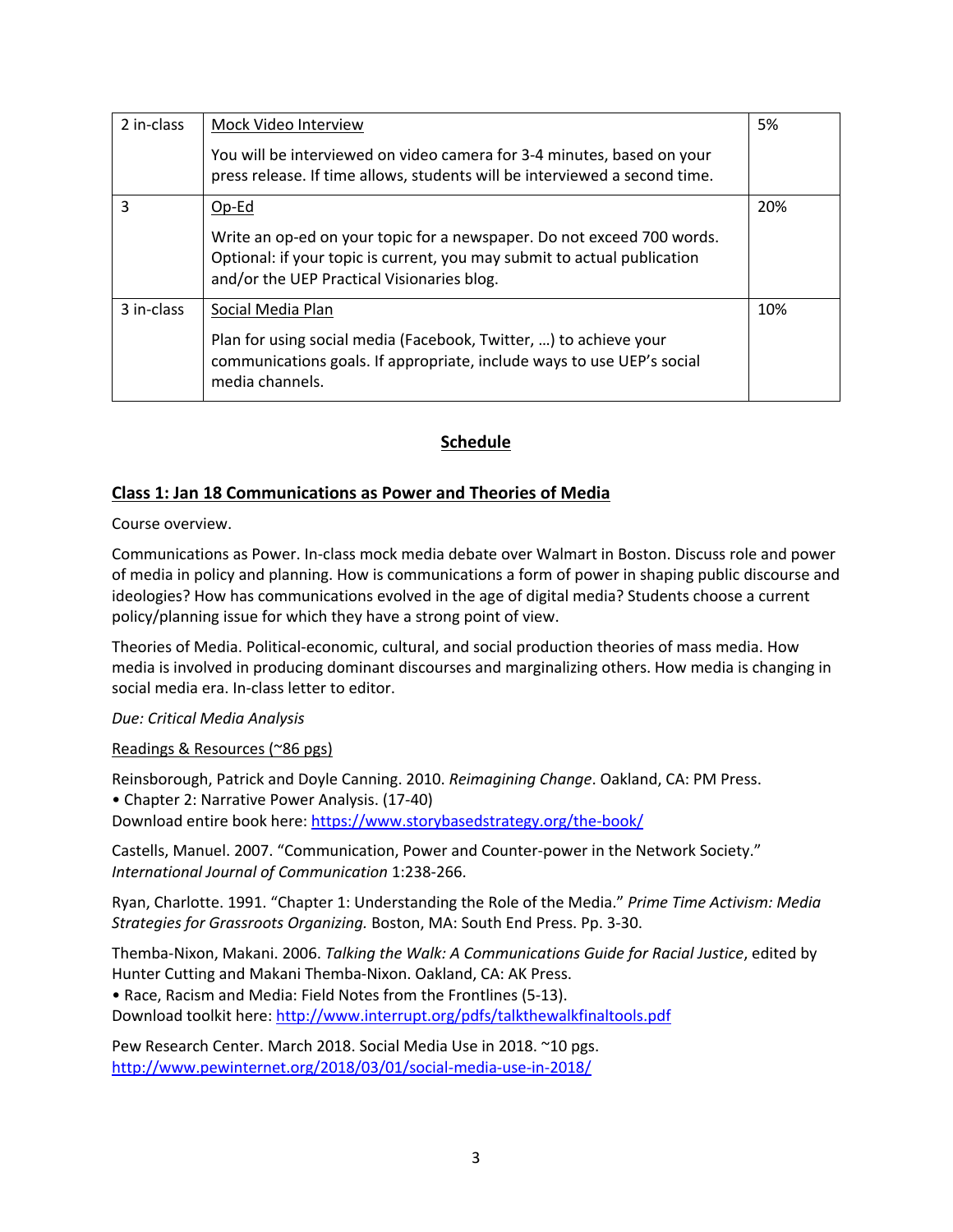Napoli, Philip. 2016. "Understanding Our New Communications Economy: Implications for Contemporary Journalism," in Mark Lloyd and Lewis A. Friedland (eds) The Communication Crisis in America, and How to Fix it. Palgrave MacMillan. Pp. 17-30.

#### **Class 2: Feb 8 Communications Strategy and Media Techniques**

Strategic approaches to communications. Identifying audiences, messages, and media. How to frame messages. In-class exercise on message development and pitching stories.

How to work with mass media. In-class press release and videotaped mock interviews.

*Due: Strategic Communications Plan, Letter to the Editor*

*In-class: Press Release, Mock Video Interview*

Readings & Resources (~100 pgs)

White, Isobel (ed.). 2008. *Whose Media? Our Media! Strategic Communication Tools to Reform, Reclaim, and Revolutionize the Media.* San Francisco, CA: SPIN Project.

- Section 1: "Preparing for Change" (3-13)
- Section 2: "Shaping the Story" (15-24)

Reinsborough, Patrick and Doyle Canning. 2010. *Reimagining Change*. Oakland, CA: PM Press. • Chapter 3: Winning the Battle of the Story. (43-65)

http://www.nytimes.com/2004/05/23/opinion/23READ.html - tips on letter to editor from NYT

Wilson, Ernest J., Sasha Costanza-Chock, and Michelle C. Forelle. 2016. "A Provocation on Behalf of the Excluded," in Mark Lloyd and Lewis A. Friedland (eds) The Communication Crisis in America, and How to Fix it. Palgrave MacMillan. Pp. 249-266

Ryan, Charlotte, Michael Anastario, and Karen Jeffreys. 2005. Start Small, Build Big: Negotiating Opportunities in Media Markets. *Mobilization: An International Journal* 10(1): 111-128.

White, Isobel (ed.). 2008. *Whose Media? Our Media! Strategic Communication Tools to Reform, Reclaim, and Revolutionize the Media.* San Francisco, CA: SPIN Project.

• Section 3: "Moving Your Message" (29-43)

Themba-Nixon, Makani. 2006. *Talking the Walk: A Communications Guide for Racial Justice*, edited by Hunter Cutting and Makani Themba-Nixon. Oakland, CA: AK Press.

• Tools Sections 2-4 (143-181). [SCAN]

#### **Class 3: March 1 Digital Communications and Social Media**

Decentralized and more democratic communications strategies through digital communications and social media.

*Due: Op-Ed.*

*In class: Social Media Plan*

Readings & Resources (48 pgs)

Costanza-Chock, Sasha. 2011. Digital popular communication: Lessons on information and communication technologies for social change from the immigrant rights movement. *National Civic Review*, 100(3): 29–35.